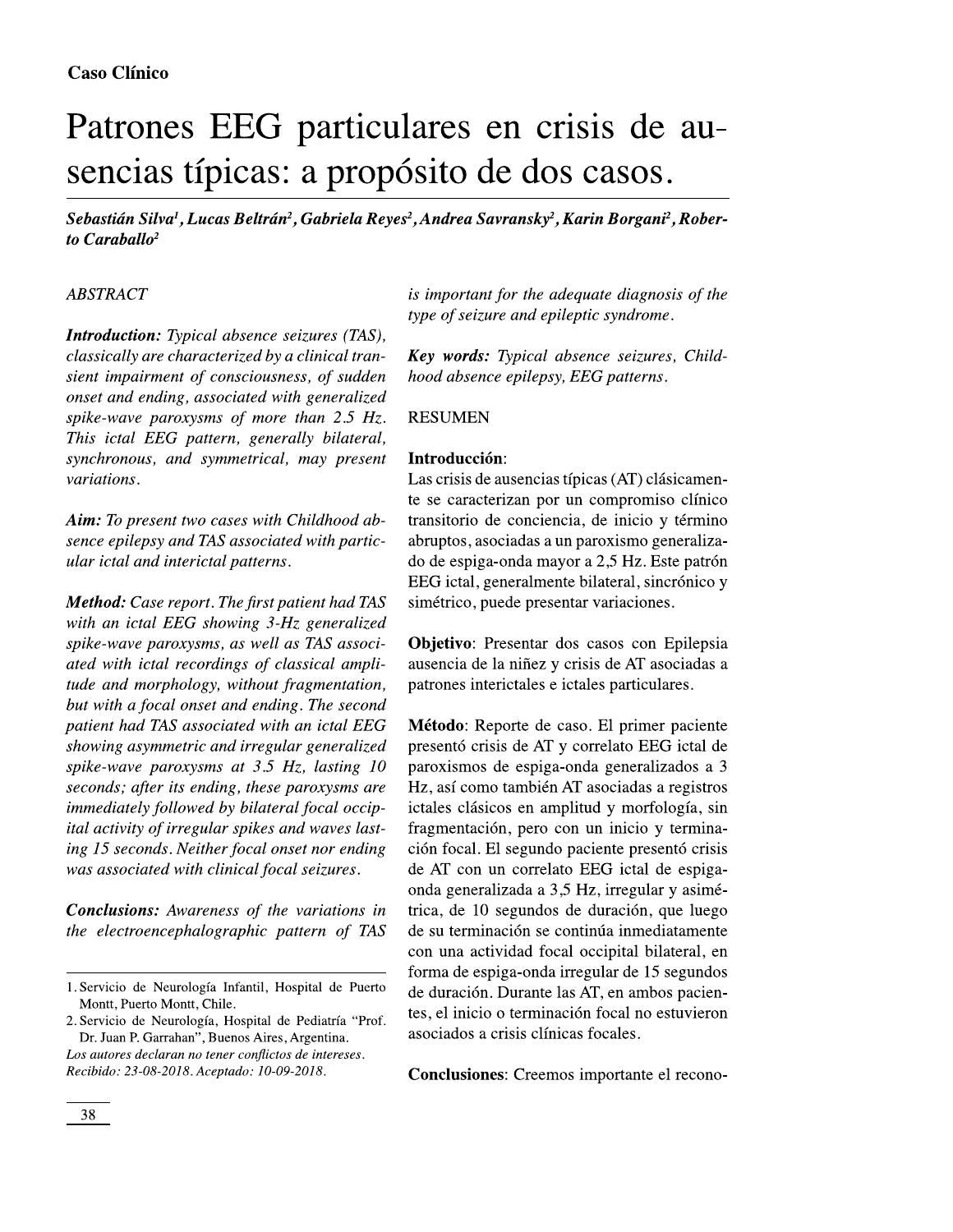cimiento de las variaciones electroencefalográficas de las crisis de AT para un correcto diagnóstico del tipo de crisis y síndrome epiléptico. Palabras claves: crisis de ausencias típicas, Epilepsia ausencia de la niñez, patrón EEG

## **INTRODUCCIÓN**

Las crisis de ausencias típicas (AT), según la concepción tradicional, involucran dos componentes mayores: clínicamente la alteración transitoria de conciencia (de inicio y término abruptos) y eléctricamente el paroxismo generalizado de espiga-onda o poliespiga-onda mayor a 2,5 Hz (1). Este patrón EEG ictal es por lo general bilateral, sincrónico y simétrico, habitualmente con un predominio (mayor amplitud) en las regiones anteriores (1). Este patrón EEG, al igual que la semiología de las crisis de AT, puede tener algunas variaciones que es necesario conocer, ya que permitiría un mejor reconocimiento del tipo de crisis y síndrome electroclínico del paciente (2) y con ello orientar el tratamiento y el pronóstico. A saber, los síndromes epilépticos que cursan con crisis de AT son: la Epilepsia ausencia de la niñez (picnolepsia), la Epilepsia ausencia juvenil, la Epilepsia mioclónica juvenil (Síndrome de Janz), la Epilepsia con ausencias mioclónicas, la Epilepsia ausencia con mioclonías palpebrales (Síndrome de Jeavons) y la Epilepsia con ausencias "fantasmas" (del inglés phantom absences).

Para el análisis de estas variaciones en el patrón EEG ictal, se han reconocido distintas fases en la evolución del paroxismo EEG (1). La primera es la fase de "apertura" (del inglés opening) que corresponde al primer segundo del paroxismo: en esta fase, la frecuencia de los complejos es altamente variable (habitualmente de mayor frecuencia) (1) y sin diferencias significativas entre los distintos síndromes electroclínicos (2), por lo que su valor es limitado en el diagnóstico diferencial entre ellos (3). Además, no es infrecuente un inicio focal en esta primera fase de "apertura" (4, 5). A ésta, le sigue la lla-

mada fase "inicial" (los 3 segundos siguientes), más regular y estable, constituyendo la etapa en donde se recomienda medir la frecuencia de los complejos de espiga-onda o poliespiga-onda (1). En esta fase "inicial" pueden existir diferencias significativas en la frecuencia de los complejos entre distintos síndromes electroclínicos, en particular en la Epilepsia mioclónica juvenil, que presenta una mayor frecuencia (2). Finalmente, la fase "terminal" corresponde a los últimos 3 segundos del paroxismo: ésta muestra un enlentecimiento en la frecuencia de los complejos, el que no es tan marcado en la Epilepsia mioclónica juvenil en comparación con los otros síndromes electroclínicos (2). En esta fase "terminal" también se puede observar un término focal del paroxismo ictal (5).

Otros elementos variables son: la regularidad en la amplitud de los complejos a lo largo del paroxismo (constante o variable), la morfología, la cantidad de espigas en los complejos de poliespiga-onda, la presencia de fragmentación del paroxismo ictal, y la fotosensibilidad. En la Epilepsia mioclónica juvenil, la AT parece presentar más variabilidad en la amplitud y morfología de los complejos, mayor cantidad de espigas en los complejos de poliespiga-onda (hasta 8 espigas), y mayor presencia de fragmentaciones en el transcurso de los paroxismos (2, 3). Por otro lado, se consideran criterios de exclusión para Epilepsia ausencia de la niñez: la presencia de fragmentaciones en el transcurso del paroxismo ictal, más de 3 espigas en los complejos de poliespiga-onda, y la fotosensibilidad (1).

El objetivo de esta presentación es describir los hallazgos EEG interictales e ictales particulares de las crisis de AT de dos pacientes pediátricos con epilepsia ausencia de la niñez.

### PRIMER CASO CLÍNICO

Paciente de sexo masculino, de 5 años de edad, sin antecedentes prenatales o perinatales destacables, con desarrollo psicomotor normal.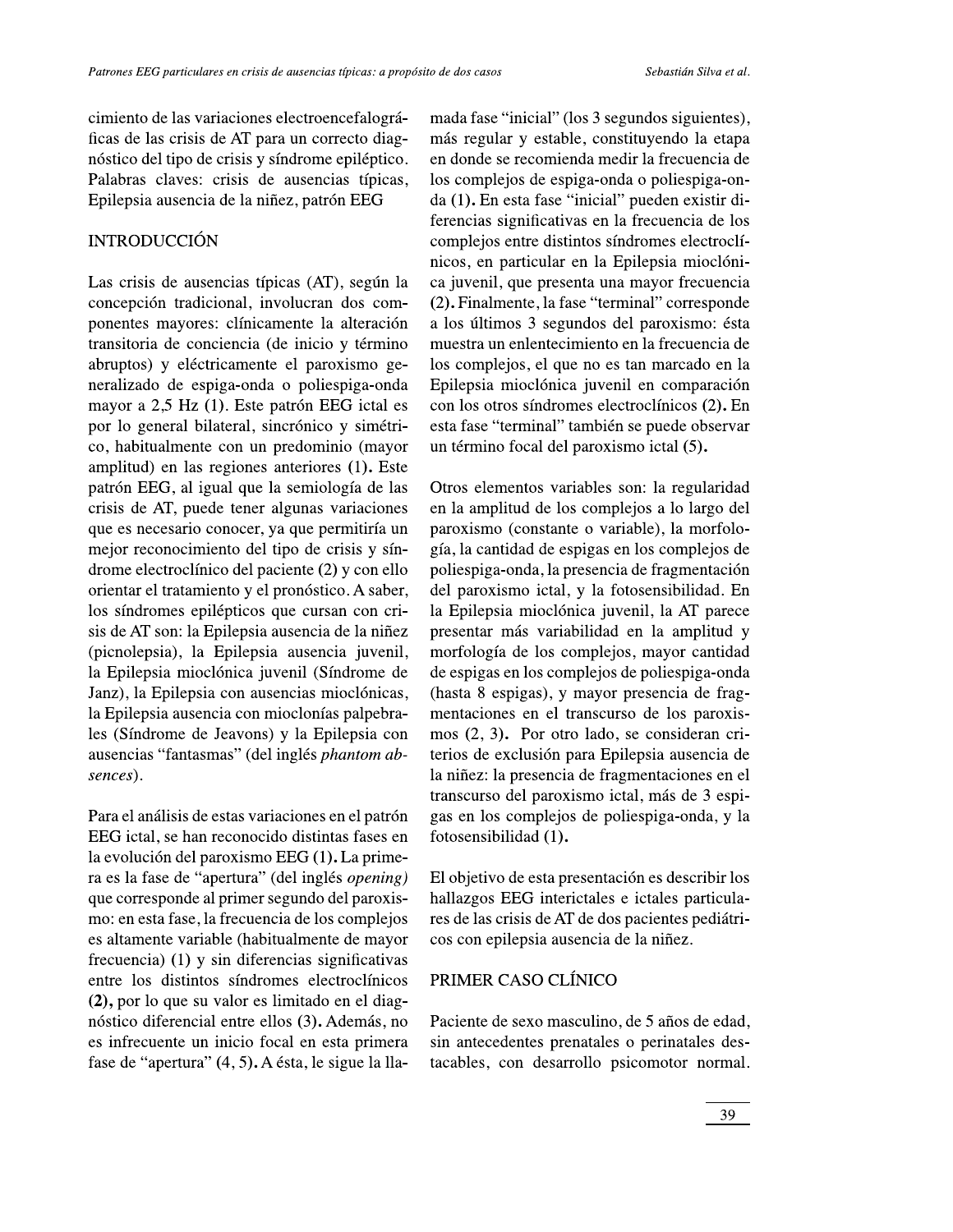Presenta antecedentes familiares lejanos de epilepsia no caracterizada, en primos por línea materna y paterna.

Consulta a los 5 años de edad por episodios de desconexión del medio y mirada fija, de breves segundos de duración, de 2 meses de evolución. Estos se presentan en forma diaria, aproximadamente 10 episodios al día. Su examen físico y neurológico son normales.

En el registro interictal, el EEG mostró paroxismos breves de espiga-onda focal en regiones frontales y occipitales, y paroxismos breves de espiga y poliespiga-onda generalizada. El registro ictal mostró paroxismos generalizados de espiga-onda y polipespiga-onda (2 espigas como máximo), de 11 a 18 segundos de duración; con una frecuencia de 3 Hz en su fase inicial, aumento gradual y leve de la amplitud durante el paroxismo, y disminución gradual de la frecuencia en su fase terminal. Estos paroxismos se presentaron de manera tanto espontánea como asociados a la hiperventilación. El correlato clínico correspondió en todos los casos a una crisis de AT simple, sin otros signos clínicos asociados.

En dos ocasiones, los paroxismos EEG ictales de AT presentaron un inicio focal, de 1-2 segundos de duración (durante la fase de "apertura") en cuadrantes posteriores (Figura 1-A) y en cuadrantes anteriores (Figura 1-B). Además, en este último caso, la descarga ictal finalizó con actividad focal en la misma localización anterior. En ambas ocasiones no hubo crisis focales clínicas asociadas. La fotoestimulación fue negativa. Con estos resultados, se inició tratamiento con ácido valproico, logrando control total de las crisis. Ante los hallazgos particulares del EEG, se solicitó una Resonancia Magnética de cerebro, cuyo resultado está pendiente actualmente.

### SEGUNDO CASO CLÍNICO

Paciente de sexo femenino, de 12 años de edad,

sin antecedentes prenatales, perinatales ni familiares a destacar. Su desarrollo psicomotor es normal. Entre sus antecedentes mórbidos personales destaca, a los 3 años de edad, el diagnóstico de cataratas y sinequias oculares adquiridas en ojo izquierdo, de resolución quirúrgica.

A partir de los 11 años y 8 meses de edad, inició crisis de AT simple, informadas por su madre como ocasionales. Su primera evaluación neurológica fue a los 12 años y 4 meses de edad; su examen general y neurológico fueron normales, con excepción de una menor agudeza visual izquierda asociada a afaquia. El primer EEG mostró, durante el registro interictal, espigas occipitales bilaterales agrupadas, ocasionales y breves; y paroxismos de espiga-onda generalizados y breves, que ocasionalmente se continuaron con espigas o complejos de espiga-onda focal en regiones occipitales bilaterales (Figura 2). Durante la hiperventilación, se registró una crisis de AT simple sin otros signos clínicos asociados, con un correlato EEG ictal de espigaonda generalizada y asimétrica de 10 segundos de duración (de mayor representación en regiones posteriores y anteriores), con una morfología irregular de los complejos, una frecuencia de 3,5 Hz en su fase inicial, y con una fase de "apertura" que muestra un inicio focal muy breve (menos de 1 segundo) en regiones occipitales bilaterales (Figura 3-A). Muy interesantemente, luego de la terminación de la AT, este paroxismo EEG ictal se continúa inmediatamente de una actividad focal occipital bilateral, en forma de espiga-onda irregular de 15 segundos duración (Figura 3-B), sin signos clínicos focales asociados. La fotoestimulación fue negativa. Se inició tratamiento con ácido valproico, con buen control reportado de las crisis.

Se realizó un segundo EEG a los 12 años y 7 meses, revelando resultados similares al primer EEG: en algunos de los paroxismos de espigaonda generalizados (tanto ictales como interictales), se observó la continuación occipital bilateral de espigas o complejos de espiga-onda,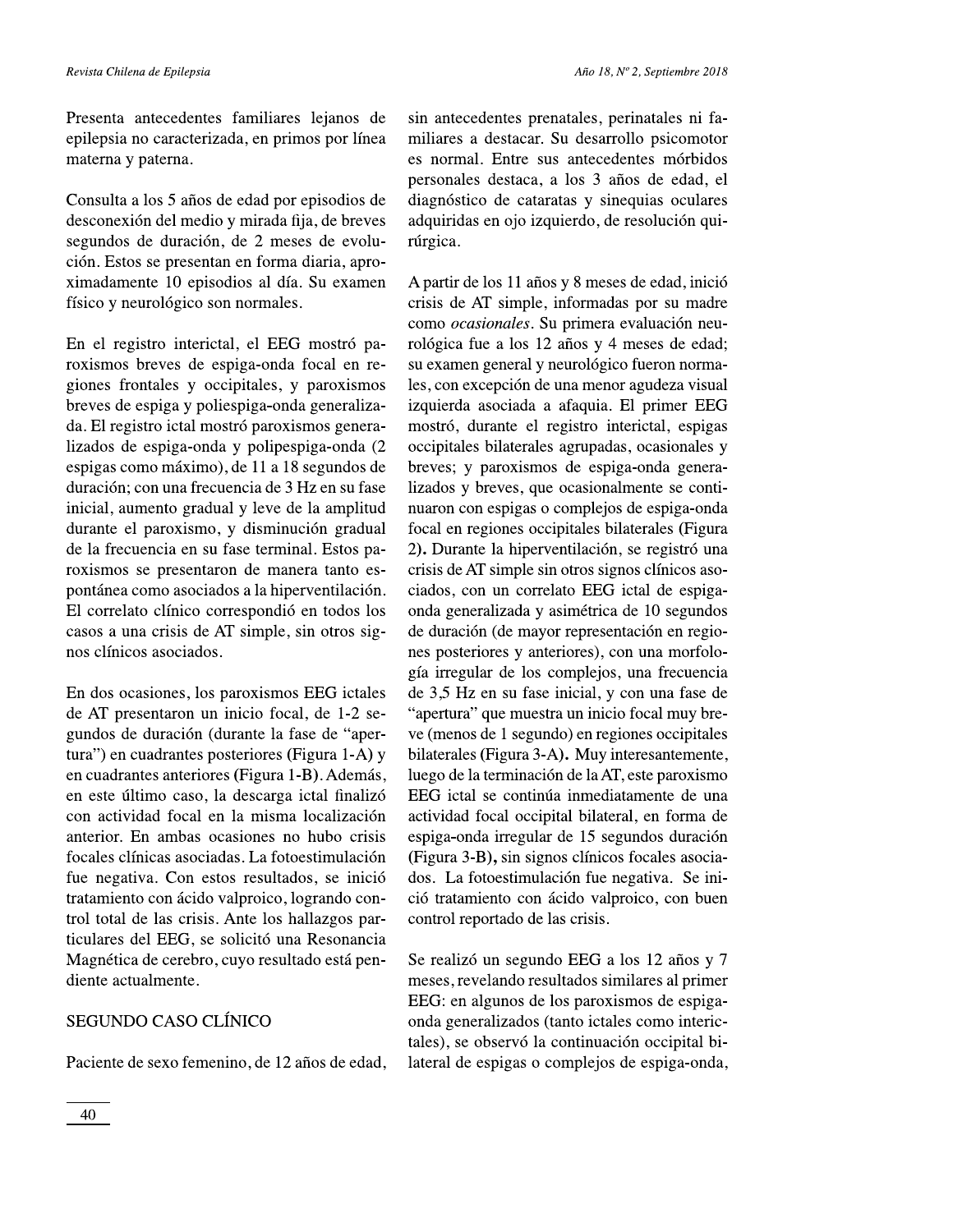| 1.5456         |                        |                  |                                                                                                     |                                                                        |                                     |                    |       |  | A MAN PLANMAN AND MAN ANNOUNCE |
|----------------|------------------------|------------------|-----------------------------------------------------------------------------------------------------|------------------------------------------------------------------------|-------------------------------------|--------------------|-------|--|--------------------------------|
| $2.07-12$      |                        |                  |                                                                                                     |                                                                        |                                     |                    |       |  |                                |
| $3.73-01$      |                        |                  | madamininkkkkunganingunghaniman                                                                     |                                                                        |                                     |                    |       |  |                                |
| $4.01 - 02$    |                        |                  |                                                                                                     |                                                                        |                                     |                    |       |  |                                |
| 0.0874         |                        |                  | MANAMERY MANAMENTANA MANAMANA                                                                       |                                                                        |                                     |                    |       |  |                                |
| $0.74 - 0.08$  |                        |                  |                                                                                                     | ๛๛๛๛๛๛๛๛๛๛๛๛๛๛๛๛๛๛๛๛๛๛๛๛๛๛๛๛                                           |                                     |                    |       |  |                                |
| $7 + 8 + 12$   |                        |                  |                                                                                                     |                                                                        |                                     |                    |       |  |                                |
| a eya          |                        |                  |                                                                                                     |                                                                        |                                     |                    |       |  | mandal Wolver                  |
| $9.191-12$     |                        |                  |                                                                                                     | mmthholololologing the MANNON Virtual                                  |                                     |                    |       |  |                                |
| 10.13-03       |                        |                  |                                                                                                     | www.marthauthauthauthauthauthauth                                      |                                     |                    |       |  |                                |
| 11.03-P1       |                        |                  |                                                                                                     |                                                                        |                                     |                    | month |  |                                |
| 12 83-0        |                        |                  |                                                                                                     | mandirmalation yayar array yayar mwana wasa wa wand                    |                                     |                    |       |  |                                |
| ta Pazzi       | 500 uV                 | 1 <sub>400</sub> |                                                                                                     | nnahraammying Minnnnnnnnn                                              |                                     |                    |       |  |                                |
| 14 F4-04       |                        |                  |                                                                                                     | mMWWWWw.mninghammannmmmmmmmmmm                                         |                                     |                    |       |  |                                |
| <b>15 CEP</b>  |                        |                  |                                                                                                     |                                                                        |                                     |                    |       |  |                                |
| 16 P4-02       |                        |                  |                                                                                                     | chinapphany Manusy wany wy Manus                                       |                                     |                    |       |  |                                |
| $+$ $v_{p1-F}$ |                        |                  |                                                                                                     |                                                                        |                                     | MAMMANNNNNN        |       |  |                                |
| $2.57 - 17$    |                        |                  | what duty of the form of the control of the control of the control of the control of the control of |                                                                        |                                     |                    |       |  |                                |
| $3(13-0)$      |                        |                  |                                                                                                     |                                                                        |                                     |                    |       |  |                                |
| $401-02$       |                        |                  |                                                                                                     |                                                                        |                                     |                    |       |  |                                |
| 5 02-74        |                        |                  |                                                                                                     |                                                                        |                                     |                    |       |  |                                |
|                |                        |                  |                                                                                                     | Workerforthat the report of the form when the                          |                                     |                    |       |  |                                |
| $7.55f$ p2     |                        |                  |                                                                                                     | ment of the Multi-Multi-Multi-Mode Apole (May 1 for a may 1 for a com- |                                     |                    |       |  |                                |
| $A$ Fa2-1      |                        |                  |                                                                                                     |                                                                        |                                     | いいいちゃんじょうしょうちょうしょう |       |  |                                |
|                |                        |                  |                                                                                                     |                                                                        | the handiday parada Man             |                    |       |  |                                |
| <b>10 FS-C</b> |                        |                  |                                                                                                     | WWWW                                                                   | マーク・マントリーン マーク・ディー・ファイン・フィーン しゅうしょく |                    |       |  |                                |
| 11 0341        |                        |                  |                                                                                                     |                                                                        | unin whiting the New York           |                    |       |  |                                |
| 12 P3-01       |                        |                  |                                                                                                     | www.httph.https.com/www.httph.html                                     |                                     |                    |       |  |                                |
| 13 Fp2-F       |                        |                  |                                                                                                     | And And And Maring Count MM                                            |                                     |                    |       |  |                                |
| 14 F4-04       | $500 \text{ uV}$ 1 seg |                  |                                                                                                     | WWWWWWWWAM-WALL                                                        |                                     |                    |       |  |                                |
| 15. C4-P4      |                        |                  |                                                                                                     | ルートートハート                                                               |                                     |                    |       |  |                                |
| 10 P4-02       |                        |                  |                                                                                                     | MARRAYMANNANA                                                          |                                     |                    |       |  |                                |

Figura 1. Dos registros EEG ictales de crisis de AT del primer caso clínico: en (A), la AT presenta inicio focal en cuadrantes posteriores, de 1-2 segundos de duración; y en  $(B)$ , la AT muestra un  $\phi$ inicio y finalización focal en cuadrantes anteriores.

sin signos clínicos focales asociados. Estos hallazgos en el EEG motivaron la realización de una Resonancia Magnetica de Cerebro, de resultado normal. clínicos focales asociados. Estos con epilepente el EEG motivaron la realización AT, con regionancia Magnética de Cerebro, de característica (ormal.<br>
sis; pero tinente prevente prevente prevente prevente prevente prevente

## DISCUSIÓN

 ' 
'ia ausencia de la ninez con crisis de AT, con registros EEG ictales e interictales de características habituales p '
-T del primer caso clínico: en (A), la AT presenta<br>
undos de duración; y en (B), la AT muestra un<br>
s.<br>
con epilepsia ausencia de la niñez con crisis de<br>
AT, con registros EEG ictales e interictales de<br>
características habi is; pero también con elementos particulares, ictales de crisis de AT del primer caso clínico: en (A), la<br>steriores, de 1-2 segundos de duración; y en (B), la AT<br>cuadrantes anteriores.<br>asociados. Estos con epilepsia ausencia de la niñez c<br>ron la realización AT, con re *er caso clínico: en (A), la AT presenta<br>duración; y en (B), la AT muestra un<br>posia ausencia de la niñez con crisis de<br>egistros EEG ictales e interictales de<br>ticas habituales para este tipo de cri-<br>también con elementos pa* caracterizados por actividad focal inmediata-Priores, de 1-2 segundos de duración; y en (B), la AT muestra un<br>
adrantes anteriores.<br>
ociados. Estos con epilepsia ausencia de la niñez con crisis de<br>
1 la realización AT, con registros EEG ictales e interictables de<br>
de terior al registro clásico ictal de las AI, y sin asociación con crisis focales. sociados. Estos con epilepsia ausencia de la niñez con crisis de<br>
la realización AT, con registros EEG ictales e interictales de<br>
de Cerebro, de características habituales para este tipo de cri-<br>
sis; pero también con elem En el primer caso, se expone un paciente con con epilepsia ausencia de la niñez con crisis de<br>AT, con registros EEG ictales e interictales de<br>características habituales para este tipo de cri-<br>sis; pero también con elementos particulares,<br>caracterizados por actividad

Hemos descrito dos casos clínicos p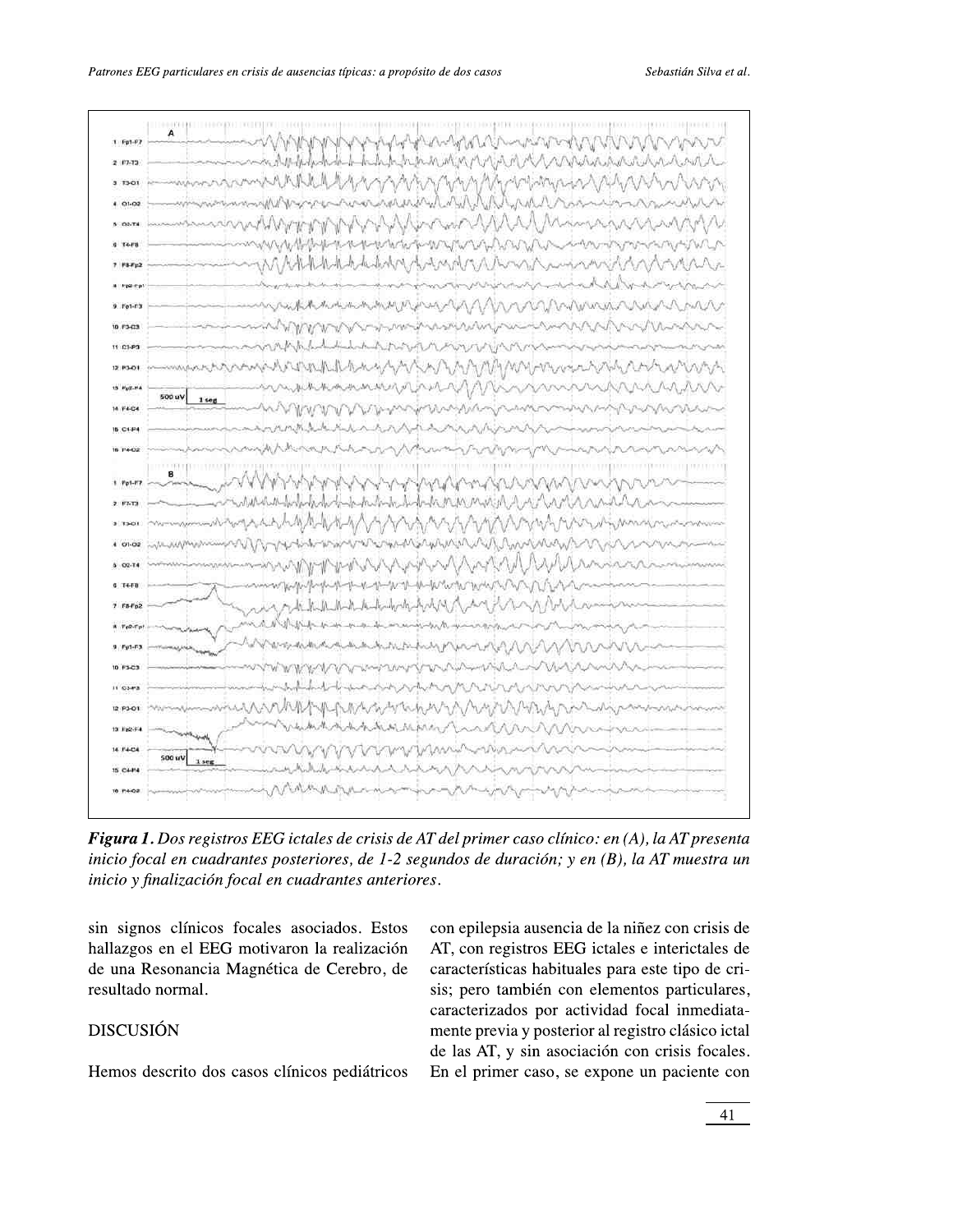

**Figura 2.** Paroxismo interictal de espiga-onda generalizado (3 segundos), seguido de espigas y espiga-onda focal en regiones occipitales bilaterales.

crisis de AT y correlato EEG ictal de paroxismos de espiga-onda generalizados a 3 Hz. Si bien estos paroxismos son de inicio y término generalizado en su mayoría, también se observan registros de AT con un inicio y terminación focal. Por lo demás, estos paroxismos EEG son relativamente regulares en amplitud y morfología, sin fragmentaciones, y los complejos de poliespiga-onda están compuestos de 2 espigas como máximo. En el segundo caso, el patrón EEG ictal muestra un paroxismo generalizado irregular en morfología, además de asimétrico en su distribución, seguido de una evolución eléctrica focal sin signos clínicos focales asociados.

En la literatura, se han descrito pacientes con diferentes síndromes electroclínicos con crisis de AT, que luego de su inicio generalizado son seguidas de actividad clínica y electroencefalográfica ictal focal (6, 7, 8, 9). Este tipo de crisis se han denominado por la sigla "GOFE" (del inglés generalized onset seizures with focal evolution) (6), y son diferentes de las crisis de inicio focal con generalización secundaria, o "crisis focales a tónico-clónicas bilaterales" según la última clasificación (10). También se ha descrito en la literatura la situación contraria: pacientes con crisis de inicio focal occipital tipo Gastaut, seguidas inmediatamente de ausencias típicas (11). En ambos casos, el mejor método para evaluar estos tipos particulares de crisis es obtener un registro ictal, y así objetivar si el inicio de las crisis fue focal o generalizado; lo que tiene implicancias en la selección correcta del fármaco antiepiléptico a indicar (8). Además, se debe agregar la importancia que tienen la maniobra de hiperventilación (durante el registro EEG tradicional) y/o el monitoreo de video-EEG, para definir correctamente el patrón electro-clínico de las crisis de ausencia.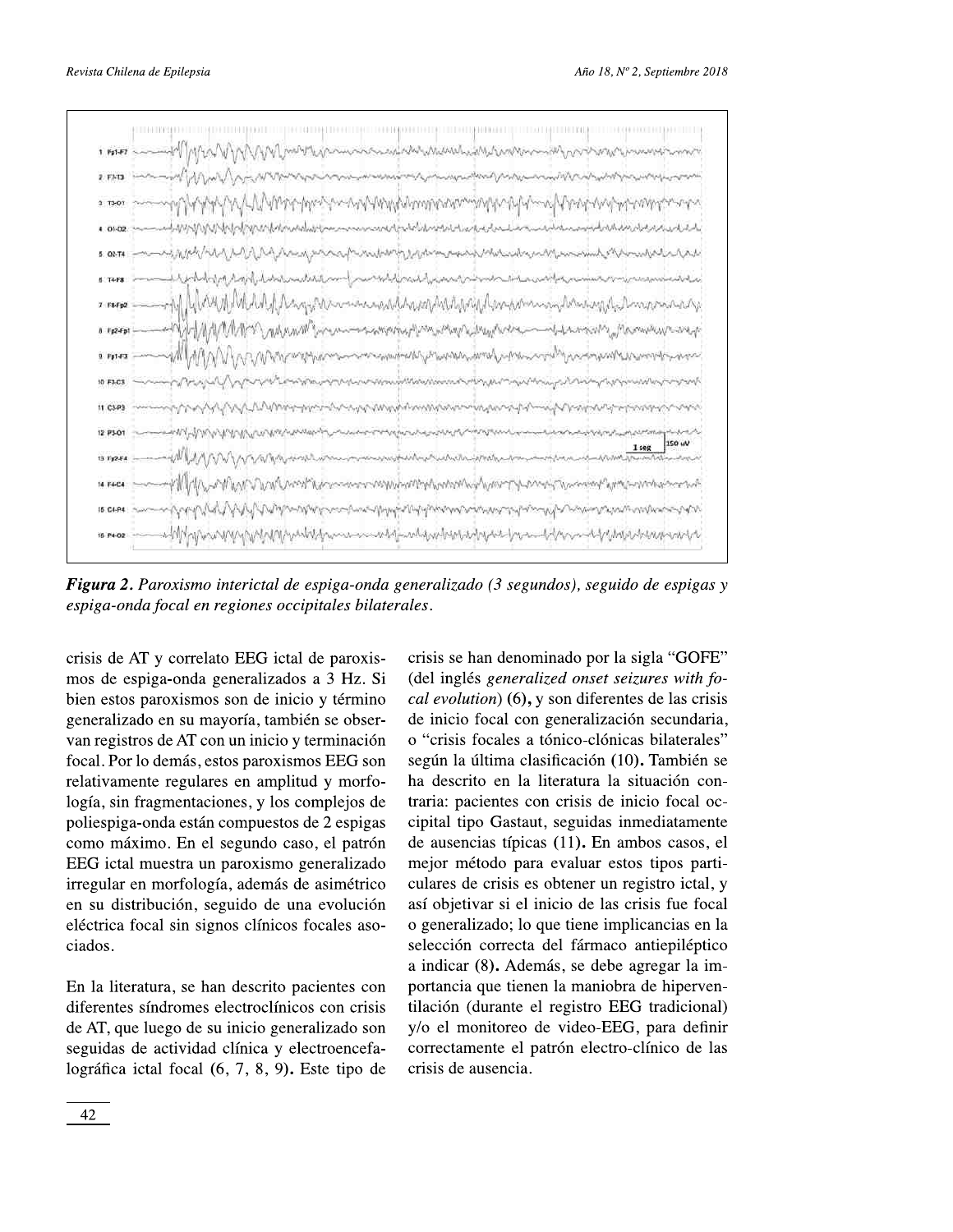|  | . me Landershaus in the street was a control of the street of the street of the street of the street of the street of the street of the street of the street of the street of the street of the street of the street of the st<br>2 PM ALLEN AND CONTRACT CONTRACT AND CONTRACT AND CONTRACT AND CONTRACT AND CONTRACT AND CONTRACT AND |
|--|-----------------------------------------------------------------------------------------------------------------------------------------------------------------------------------------------------------------------------------------------------------------------------------------------------------------------------------------|
|  | a more -ony monomerano momentum proprehensis proprehensis proprehensis - and the second proprehensis proprehensis                                                                                                                                                                                                                       |
|  |                                                                                                                                                                                                                                                                                                                                         |
|  | . once spoon-susususususususususususususulikki yhdyspisyhdy, lotukonpyhdinj <sub>a</sub> Michyly yhdysvaliju/hysovarju                                                                                                                                                                                                                  |
|  | s care -wordportashort-dramentommentoshoppystyles/hotyphy/althim/4/hotyphystyles/hotyphy/hoty/hotyphy/and/hoty/hoty/hoty/hoty/                                                                                                                                                                                                          |
|  | . 1288 www.mason.com/www.mason.com/www.hom/p/hom/www.hom/www.hom/www.hom/www.mason/www.mason/th/mason/                                                                                                                                                                                                                                  |
|  |                                                                                                                                                                                                                                                                                                                                         |
|  |                                                                                                                                                                                                                                                                                                                                         |
|  |                                                                                                                                                                                                                                                                                                                                         |
|  |                                                                                                                                                                                                                                                                                                                                         |
|  |                                                                                                                                                                                                                                                                                                                                         |
|  |                                                                                                                                                                                                                                                                                                                                         |
|  | 10 mars - Harnoverne promotion man man Marty Javal Ville Ville Marty White Will White world Release man                                                                                                                                                                                                                                 |
|  | MARY COMMANDS COMMANDS COMMANDER COMMANDER COMMANDER COMMANDER COMMANDER COMMANDER COMMANDER                                                                                                                                                                                                                                            |
|  | BOARD - Common Common Common Common Common Common Common Common Common Common Common Common Common Common Common Common Common Common Common Common Common Common Common Common Common Common Common Common Common Common Comm                                                                                                          |
|  |                                                                                                                                                                                                                                                                                                                                         |
|  | myster med and the street of the street of the street of the street of the street of the street of the street of the street of the street of the street of the street of the street of the street of the street of the street                                                                                                           |
|  | i ma san Marranny dary for andre transmission for the same of the same and the same transmission of the same                                                                                                                                                                                                                            |
|  | s seus au MAAN aux mondaireach a da chann an comhair an air an chann an chann an chann an chann an chann an ch                                                                                                                                                                                                                          |
|  |                                                                                                                                                                                                                                                                                                                                         |
|  | . once Mylllylulululungivis-eyyaylll-neyinqhqhqluluyngqiylvlululyyggin-yqulubininna-dmullibannan-nychinisam-                                                                                                                                                                                                                            |
|  |                                                                                                                                                                                                                                                                                                                                         |
|  |                                                                                                                                                                                                                                                                                                                                         |
|  | * **** why My Wanghail wy My My My Man wang y Man My My My My Man wy Man wang Man wang Man Man My My My My My                                                                                                                                                                                                                           |
|  | * r#r#1-7499/WWW.com/www.gov/201_www.walgus/communigat/Vlg/Www.waljanawananany/V/Gundarbaranangwalana                                                                                                                                                                                                                                   |
|  | • ma MAMMAXiney AMAMinistration American AMAMAXiney and the United American                                                                                                                                                                                                                                                             |
|  | 10 Pack My Microsomethic on militier published and Microsometh instrument and milities in a sind and milities of Water with a                                                                                                                                                                                                           |
|  | <b>in associated the construction of the complete the construction of the construction of the construction associated to the costs</b>                                                                                                                                                                                                  |
|  |                                                                                                                                                                                                                                                                                                                                         |
|  |                                                                                                                                                                                                                                                                                                                                         |
|  |                                                                                                                                                                                                                                                                                                                                         |
|  |                                                                                                                                                                                                                                                                                                                                         |
|  |                                                                                                                                                                                                                                                                                                                                         |
|  |                                                                                                                                                                                                                                                                                                                                         |

Figura 3. (A) Registro EEG ictal de crisis de AT simple, caracterizado por espiga-onda genera- $Iizada irregular y asimétrica, de 10 segundos de duración, seguida inmediatamente (B) de acti$ vidad focal occipital bilateral en forma de espiga-onda irregular, de 15 segundos de duración y sin crisis clínica focal asociada.

En el caso de las crisis de inicio generalizado con evolución electro-clínica focal, su primera descripción fue realizada en dos pacientes con Epilepsia genética con crisis febriles plus  $(GEFS+)$ , uno de ellos con sin crisis clínica focal asociada.<br>
En el caso de las crisis de inicio generalizado<br>
con evolución electro-clínica focal, su prime-<br>
ra descripción fue realizada en dos pacientes<br>
con Epilepsia genética con crisis febriles se en gen SCN1A (7). Las crisis se iniciaron en el EEG con espiga-onda o poliespiga-on

ado generalizada, evolume<br>me-<br>focal, cuya localiza<br>tes sis (cuadrantes poss<br>plus poral). Ambos paci<br>magnética cerebra<br>ron Williamson et. al (and con este hallazgo. q lucionando a un ritmo ictal -<br>focal, cuva localización varió en diferentes crisis (cuadrantes posteriores o región frontotemporal). Ambos pacientes tenían una resonancia -<br>magnética cerebral normal. Posteriormente. Williamson et. al (8) reportaron seis pacientes con este hallazgo, cuatro de ellos con diagnós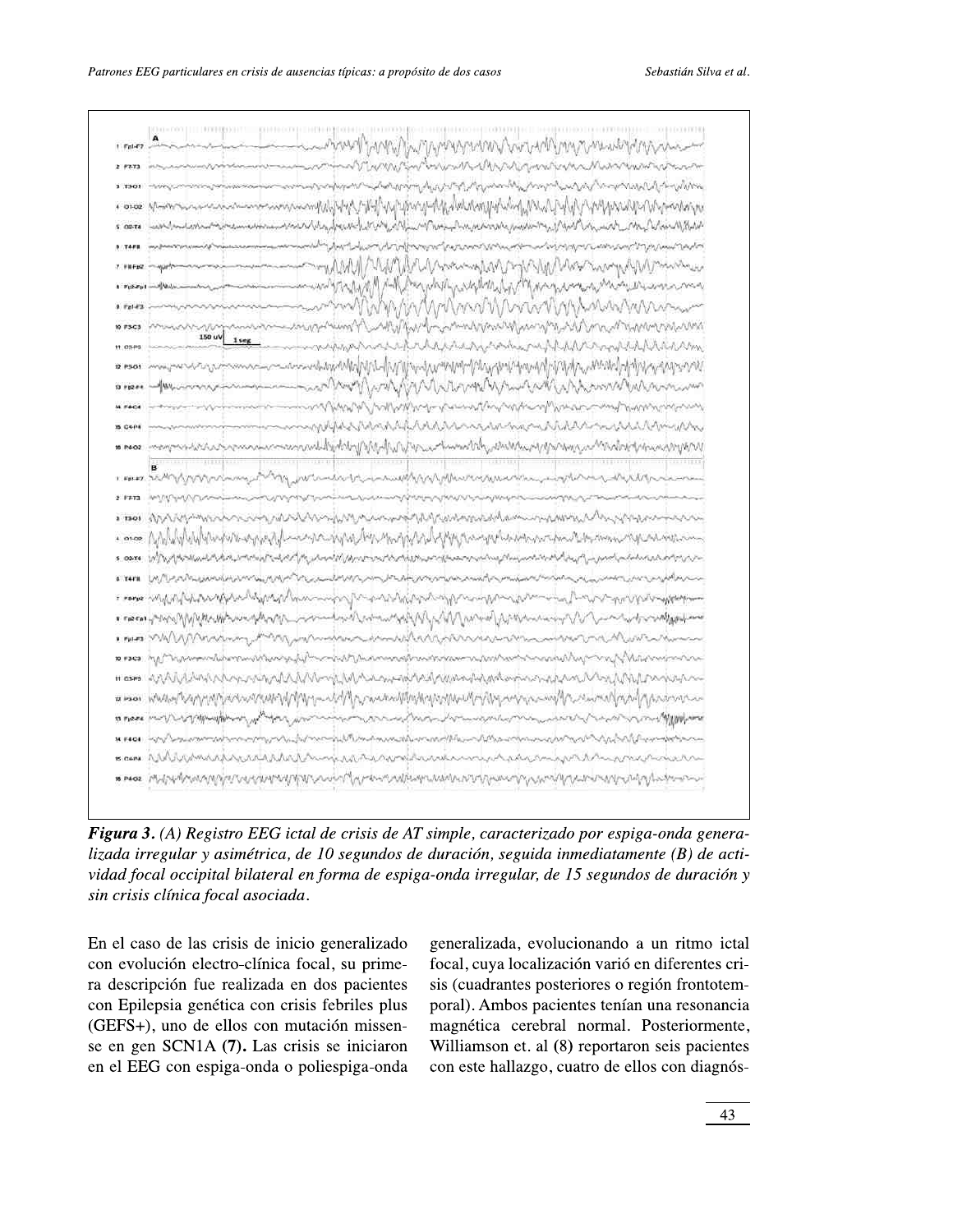tico de epilepsia idiopática generalizada. Las crisis comenzaron clínicamente como ausencia o mioclonía generalizada, con una evolución electro-clínica focal que incluyó actividad clónica generalizada y luego clónica focal, automatismos motores focales, e inmovilidad generalizada. La Resonancia magnética de cerebro, cuando fue realizada, fue normal (4 pacientes). Otros dos casos de crisis de ausencia con evolución electro-clínica focal (9) describen desviación lateralizada persistente de los ojos y/o cabeza, asociada con características de nistagmo (en un caso) y postura anormal de una mano (en otro). El último reporte a nuestro conocimiento (6) incluyó diez pacientes: seis de ellos fueron clasificados como epilepsia generalizada idiopática, y cuatro como epilepsia generalizada sintomática. Lo relevante en este reporte respecto de nuestro caso, es que la evolución focal de las crisis de inicio generalizado apareció años después del inicio de la epilepsia.

Los mecanismos involucrados en la evolución ictal focal no son claros, pero se han propuesto algunas explicaciones. Una posibilidad es una disfunción cerebral focal, que conduce la evolución de la actividad epiléptica en un área localizada; o bien, un defecto focal en los mecanismos de finalización de las crisis (8). Otro mecanismo propuesto consiste en diferencias locales en la excitabilidad cortical, generando áreas corticales hiperexcitables, que continúan descargando en forma independiente después que la descarga ictal generalizada disminuye (12). Estas áreas corticales hiperexcitables pueden coincidir con descargas focales interictales en algunos casos, lo que facilitaría tanto el inicio como la terminación focal de la descarga ictal (12).

En la literatura, es bien conocida la coexistencia de dos tipos de Epilepsia idiopática (focal y generalizada) en el mismo paciente. También es conocida la presencia de anormalidades EEG focales en pacientes con crisis de AT, particularmente en la Epilepsia ausencia de la niñez. En este grupo de pacientes, algunos presentan además crisis epilépticas de inicio focal, propias de Epilepsias Focales Idiopáticas de la niñez; habitualmente, éstas preceden el debut de las crisis de AT como crisis focales idiopáticas seguidas de ausencia típica (11,13).

#### **CONCLUSIONES**

Creemos importante el reconocimiento de las variaciones electroencefalográficas de las crisis de AT, para así llegar a un correcto diagnóstico del tipo de crisis y síndrome epiléptico.

#### **REFERENCIAS**

- 1. Panayiotopoulos CP. Typical absence seizures and related epileptic syndromes: Assessment of current state and directions for future research. Epilepsia 2008;49:2131-2147.
- 2. Panayiotopoulos CP, Obeid T, Waheed G. Differentiation of typical absence seizures in epileptic syndromes. A video EEG study of 224 seizures in 20 patients. Brain 1989b;112:1039-1056.
- 3. Ferrie CD, Agathonikou A, Panayiotopoulos CP. Electroencephalography and video-electroencephalography in the classification of childhood epilepsy syndromes. Journal of the Royal Society of Medicine. 1998;91(5):251-259.
- 4. Holmes GL, McKeever M, Adamson M. Absence seizures in children: clinical and electroencephalographic features. Ann Neurol 1987;21:268-273.
- 5. Sadleir LG, Farrell K, Smith S, Connolly MB, Scheffer IE. Electroclinical features of absence seizures in childhood absence epilepsy. Neurology 2006;67:413-418.
- 6. Linane A, Lagrange AH, Fu C, Abou-Khalil B. Generalized onset seizures with focal evolution (GOFE) - A unique seizure type in the setting of generalized epilepsy. Epilepsy Behav2016;54:20-29.
- 7. Deng YH, Berkovic SF, Scheffer IE. GEFS+ where focal seizures evolve from general-